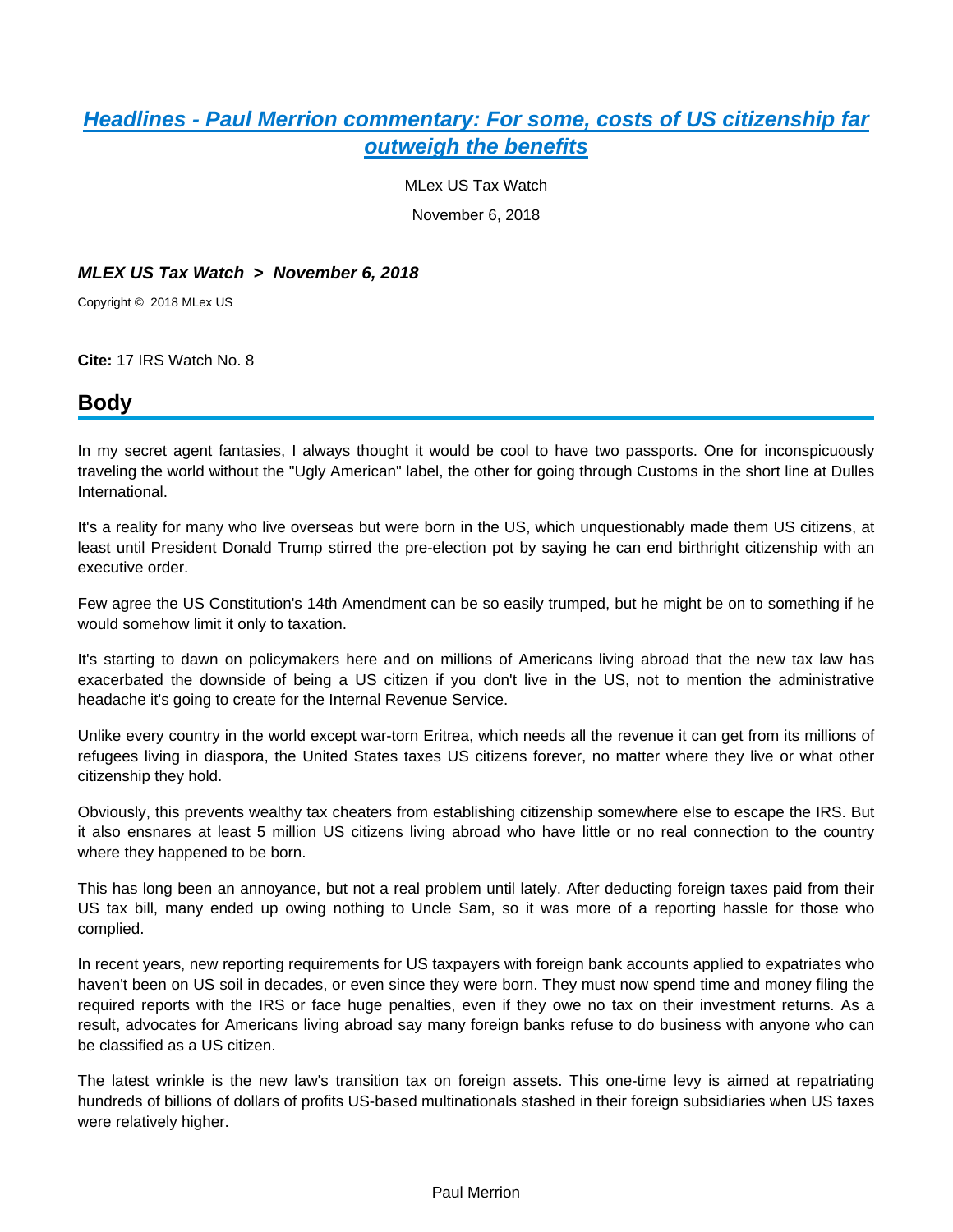But there's nothing in the new tax law to prevent it from applying to mom-and-pop businesses in foreign countries owned by expats who are still US citizens.

At an Oct. 22 IRS hearing on proposed regulations for the transition tax under Section 965 of the Internal Revenue [Code](https://advance.lexis.com/api/document?collection=statutes-legislation&id=urn:contentItem:4YF7-GTD1-NRF4-41NF-00000-00&context=), representatives of multinationals and the oil industry pleaded for relief from some technical intricacies of international tax accounting overlooked by House and Senate Republicans in their rush to get the tax bill enacted last year.

But the most poignant plea came from American Citizens Abroad, a nonprofit group that's been advocating for better tax treatment for expats for more than 40 years.

Small business owners should be exempt from the transition tax, the group argued, because individuals don't benefit from the dividends-received deduction that multinationals get.

"It should be obvious to everyone that a de minimus rule is necessary to take out from under the workings of the regulations small taxpayers," said Marylouise Serrato, ACA's executive director, at the hearing.

"There can be no justification for requiring an American owning and operating a restaurant in Bergen, Norway, with very little in the way of undistributed, non-previously-taxed post-1986 foreign earnings of the business, to calculate and pay the transition tax. If he doesn't comply, not only will he owe the tax but also penalties and interest," she said. "In the true sense of the word, this result is absurd."

In addition, applying some of the tax code's most complicated provisions to tens of thousands of small taxpayers and eventually auditing at least some of them "would be a waste of valuable IRS talent," she added. "Stepping back, the Treasury Department, in our view, is not well informed about the situation of Americans abroad. These regulations, in the eyes of tens of thousands of individuals living overseas, are maddeningly cavalier."

Her point is buttressed by a lawsuit now pending in Canada, which goes to trial in January. A Canadian nonprofit called the Alliance for the Defence of Canadian Sovereignty is suing Canada's attorney general and its National Revenue minister to overturn an intergovernmental agreement that allows Canadian banks to comply with US law, namely the Foreign Account Tax Compliance Act.

If not for the agreement, Canadian banks would run up against that country's privacy laws if they filed FATCA reports on Canadian account holders. The arrangement allows the banks to file the reports with the Canadian government, which then reports to the IRS.

The lawsuit argues the agreement violates the Canadian Charter of Rights and Freedoms, the equivalent of the US Constitution's Bill of Rights. The named plaintiffs are two Canadian citizens who were born in the US to Canadian parents. One hasn't lived in the US since she was five years old, roughly 46 years ago.

The issue tests whether Canadian protections against search and seizure and privacy violations can be trumped by US tax law, as well as the central government's authority to require locally regulated banks to comply with the intergovernmental agreement.

"Simply, Canada does not have jurisdiction to direct a provincially regulated financial institution to transfer private information about property it holds in trust for its customers - the Accountholder Information - to Canada for further distribution to a foreign state," according to the plaintiffs' brief.

Meanwhile, a coalition of right-leaning taxpayer interest groups recently weighed in on the side of paying taxes based on residence, rather than citizenship. In a Sept. 19 letter to the chairmen of the House and Senate tax committees, the National Taxpayers Union and 10 other groups called for residence-based taxation for individuals in any upcoming tax legislation.

Burdens imposed by citizenship-based taxation "include a narrow Foreign Earned Income Exemption, the Foreign Account Tax Compliance Act, Federal Bank Account Reports, and now unintended consequences of the [Tax Cuts and Jobs Act's] repatriation/transition tax and the Global Intangible Low-Taxed Income Regime," said the letter,